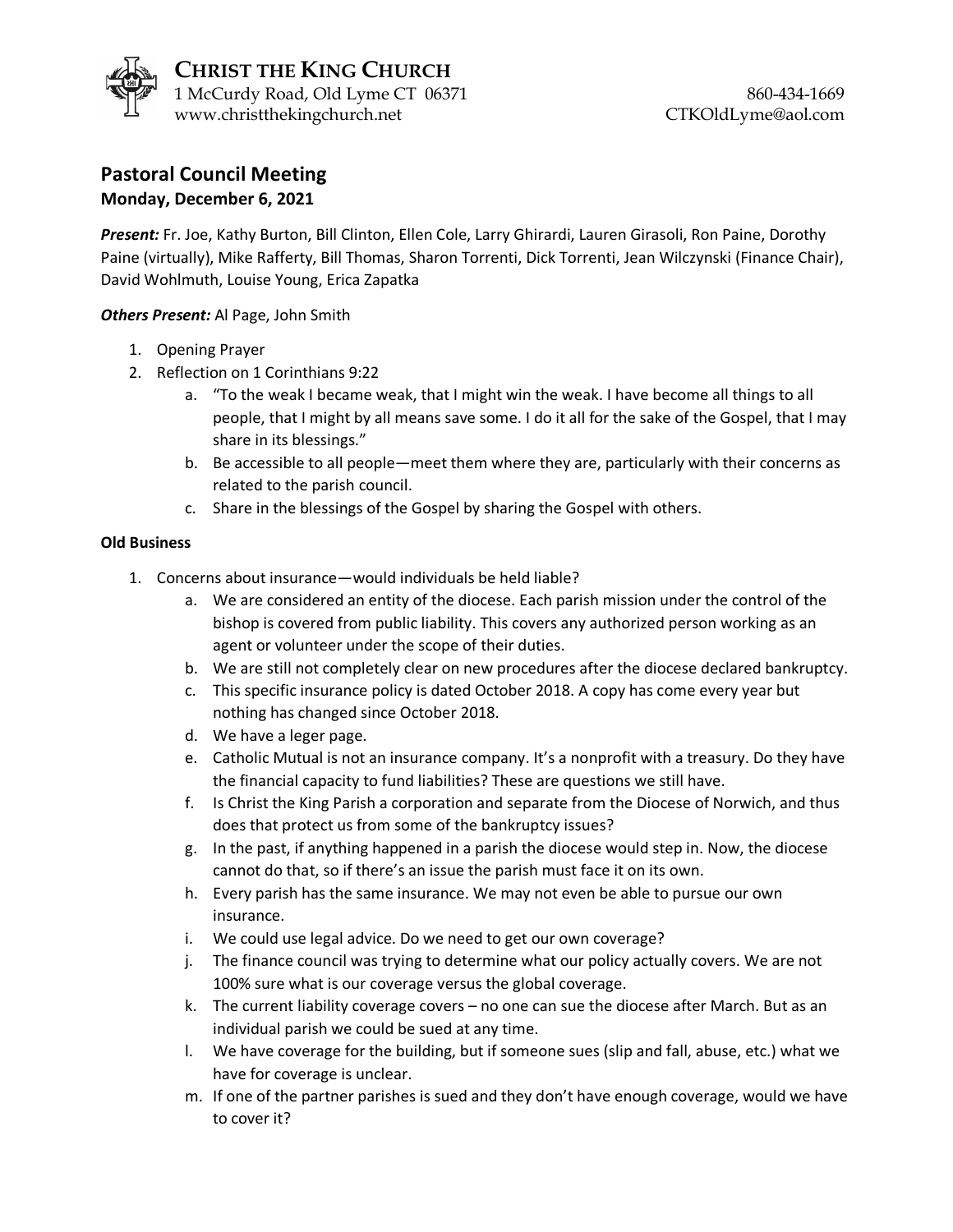- n. We should document the questions and then document the answers. Anyone with questions should send them to Jean.
- o. Can we have supplementary coverage with another company? Perhaps if there is an exclusion for sexual misconduct.
- p. Let's wait until we get Fr. T. here.
- q. How long until we can rely on the diocese once again? Maybe never. It will be a long time.
- 2. Ministry Fair—next steps
	- a. Megan has the lists
	- b. The goals are to contact everyone who signed up for everything
	- c. There's some finagling to fit names into Parish Soft due to categorization on types of volunteers. We don't have to wait for that to contact people.
	- d. For the reception for the advent concert, about 30% of the people who volunteered on the baking list helped.
	- e. Next steps—ministry leaders getting lists, putting together a spreadsheet of volunteers, getting in touch with them.
	- f. Erica can scan the original sign up sheets to send to ministry leaders so they have the names and contact information. Ask ministry leaders to respond, and if they don't we can contact them by phone.
- 3. Steeple and Rectory
	- a. They thought they were finished, but the guy who does the sheet rock inspected it and was not satisfied, so areas were repainted.
	- b. There may be more work in the spring to prevent damage due to driving rain.
	- c. If there is additional leakage, will that damage the sheetrock that was just put up? To some extent. It may be a couple of drops, but nothing to require a redo of the work just done. There may be some sealing outdoors.
- 4. Advent Mission—recap
	- a. It was really great—beautiful music, a beautiful talk, adoration, benediction, prayer—a little bit of everything.
	- b. 162 people attended
	- c. It brought in \$1558, but cost \$2500 plus \$500 for the sound man, plus travel expenses. We split their travel costs from Staten Island
	- d. Was it worth it? Absolutely. We shouldn't be looking entirely at money.
	- e. There is a question from a preparation and advertising standpoint. What are people conjuring when they hear "mission"? This mission is not what most people conjure when they hear "mission." If there's a clear idea of what it is and the entire congregation understands that, it would help.
	- f. This was a Catholic mission. There was adoration, there were other aspects that were purely Catholic. Dom's talk was phenomenal. Wouldn't hesitate to bring them back in.
	- g. Maybe an extended Parish retreat day—people get together in small groups and build upon the energy
	- h. If we do something like this again, build it better. If there had been 300 or 400 people, there wouldn't be the same financial concerns and there would be more joy spreading through the community.
	- i. It was a good first try. The next time, we'll have more information to go on.